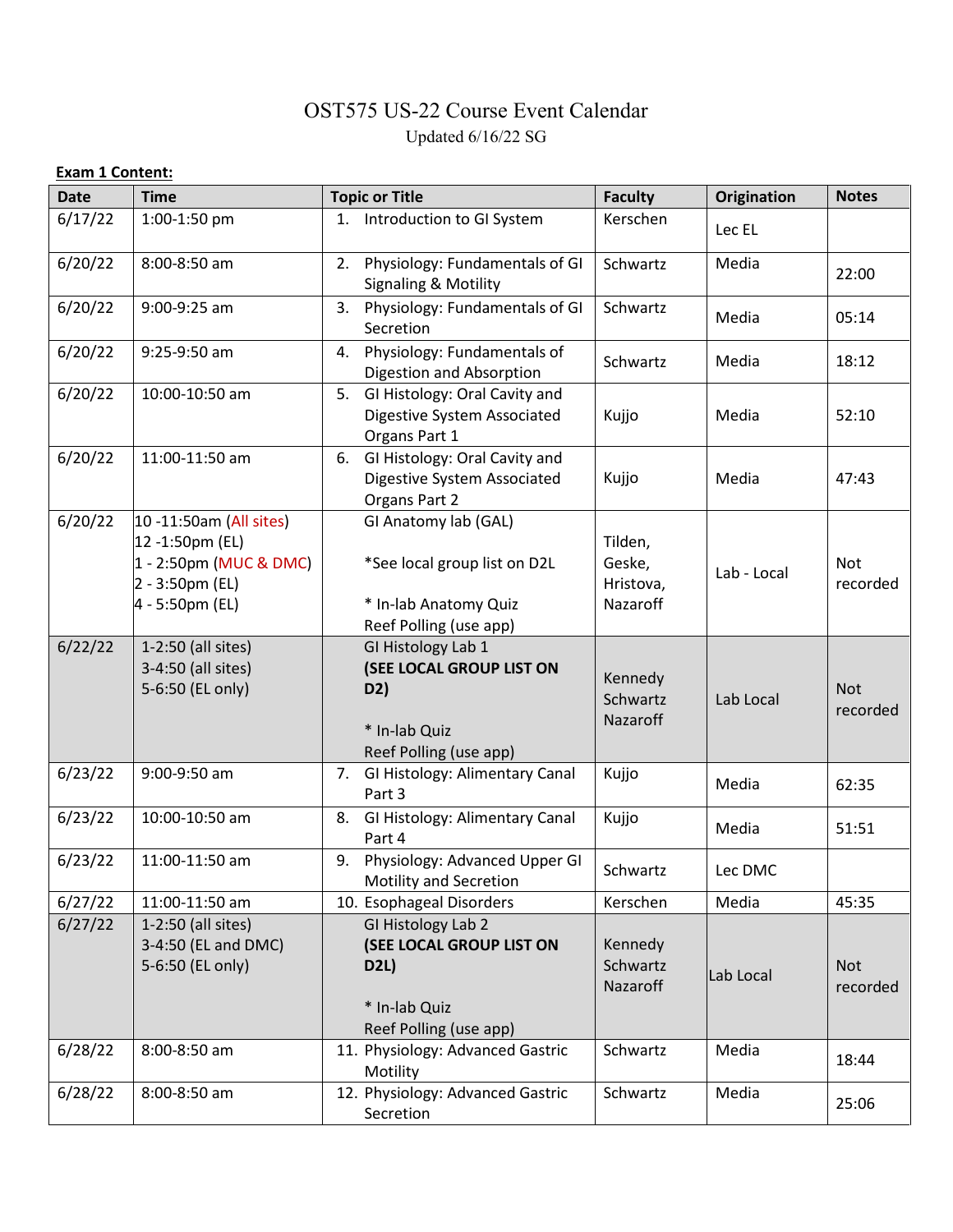| <b>Date</b> | <b>Time</b>    | <b>Topic or Title</b>                                            | <b>Faculty</b>                  | Origination | <b>Notes</b>           |
|-------------|----------------|------------------------------------------------------------------|---------------------------------|-------------|------------------------|
| 6/28/22     | 9:00-9:50am    | 13. GI Radiology Intro                                           | Robinson                        | Lec REM     |                        |
| 6/28/22     | 10:00-10:50am  | 14. Disorders of the Esophagus                                   | Kowalski                        | Lec EL      |                        |
| 6/28/22     | 11:00-11:50am  | 15. Disorders of the Stomach                                     | Kowalski                        | Lec EL      |                        |
| 6/28/22     | 1:00-1:50 pm   | 16. Antiemetics                                                  | Restini                         | Media       | 13:50                  |
| 6/28/22     | 1:00-1:50 pm   | <b>17. PUD</b>                                                   | Kerschen                        | Media       | 32:44                  |
| 6/28/22     | 2:00-2:50pm    | Self-Study                                                       |                                 |             |                        |
| 6/29/22     | 10:00-11:50 am | <b>GI Clinical Cases</b>                                         | Kerschen                        |             |                        |
|             |                | See group lists in D2L for                                       | Tolam                           |             |                        |
|             |                | site-specific information                                        | Kaufman                         | Disc Local  |                        |
|             |                |                                                                  | Lepain                          |             |                        |
|             |                |                                                                  | Bielawski                       |             |                        |
| 6/29/22     | 1:00 pm        | GI Clinical Cases - D2L Quiz                                     |                                 | Online      | On D <sub>2</sub> L    |
|             |                | (Open 24 hrs.)                                                   |                                 |             |                        |
| 6/30/22     | 10:00-10:50 am | 18. Upper GI Pharmacology                                        | Restini/Lippert                 | Media       | 48:36                  |
| 6/30/22     | 1:00-1:50pm    | 19. The Mucosal Immune System                                    | Schwartz                        | Media       |                        |
| 7/01/22     | 1:00-2:50 pm   | 20. Physiology: Advanced Upper GI<br>and Gastric Review          | Schwartz                        | Lec REM     | <b>No</b><br>handout   |
| 7/01/22     | $1:00$ pm      | D2L Clinical Case Assessment 1<br>(self-directed) - open 24 hrs. |                                 | Self-Study  | On D <sub>2</sub> L    |
| 7/01/22     | 3:00-4:30 pm   | <b>Histology Lab Review</b>                                      | Kennedy<br>Schwartz<br>Nazaroff | Lec Local   | <b>Not</b><br>recorded |
| 7/06/22     | 9:00-11:00 am  | <b>EXAM #1 S4UE5</b>                                             |                                 |             |                        |
|             |                | (Exam 1 live and online lecture                                  |                                 |             |                        |
|             |                | content, anatomy lab, histology                                  |                                 | Local       |                        |
|             |                | labs, plus all other relevant                                    |                                 |             |                        |
|             |                | content)                                                         |                                 |             |                        |

## **Exam 2 Content:**

| <b>Date</b> | <b>Time</b>      | <b>Title</b>                       | <b>Faculty</b> | <b>Origination</b> | <b>Notes</b> |
|-------------|------------------|------------------------------------|----------------|--------------------|--------------|
| 7/06/22     | $11:00-11:50$ am | 21. Nutrition and Gastrointestinal | Weitz          | Media              | 19:50        |
|             |                  | <b>Disease</b>                     |                |                    |              |
| 7/06/22     | 1:00-1:50 pm     | 22. Physiology: Advanced Fat       |                | Media              |              |
|             |                  | Digestion and Absorption           | Schwartz       |                    |              |
| 7/06/22     | 1:00-1:50 pm     | 23. Physiology: Advanced Carbo,    |                |                    |              |
|             |                  | Protein, B12, digestion and        | Schwartz       | Media              |              |
|             |                  | absorption                         |                |                    |              |
| 7/07/22     | $8:00 - 8:50$ am | 24. Mechanical, Developmental,     |                |                    |              |
|             |                  | and Vascular Disorders of the      | Kowalski       | Lec EL             |              |
|             |                  | Lower GI Tract                     |                |                    |              |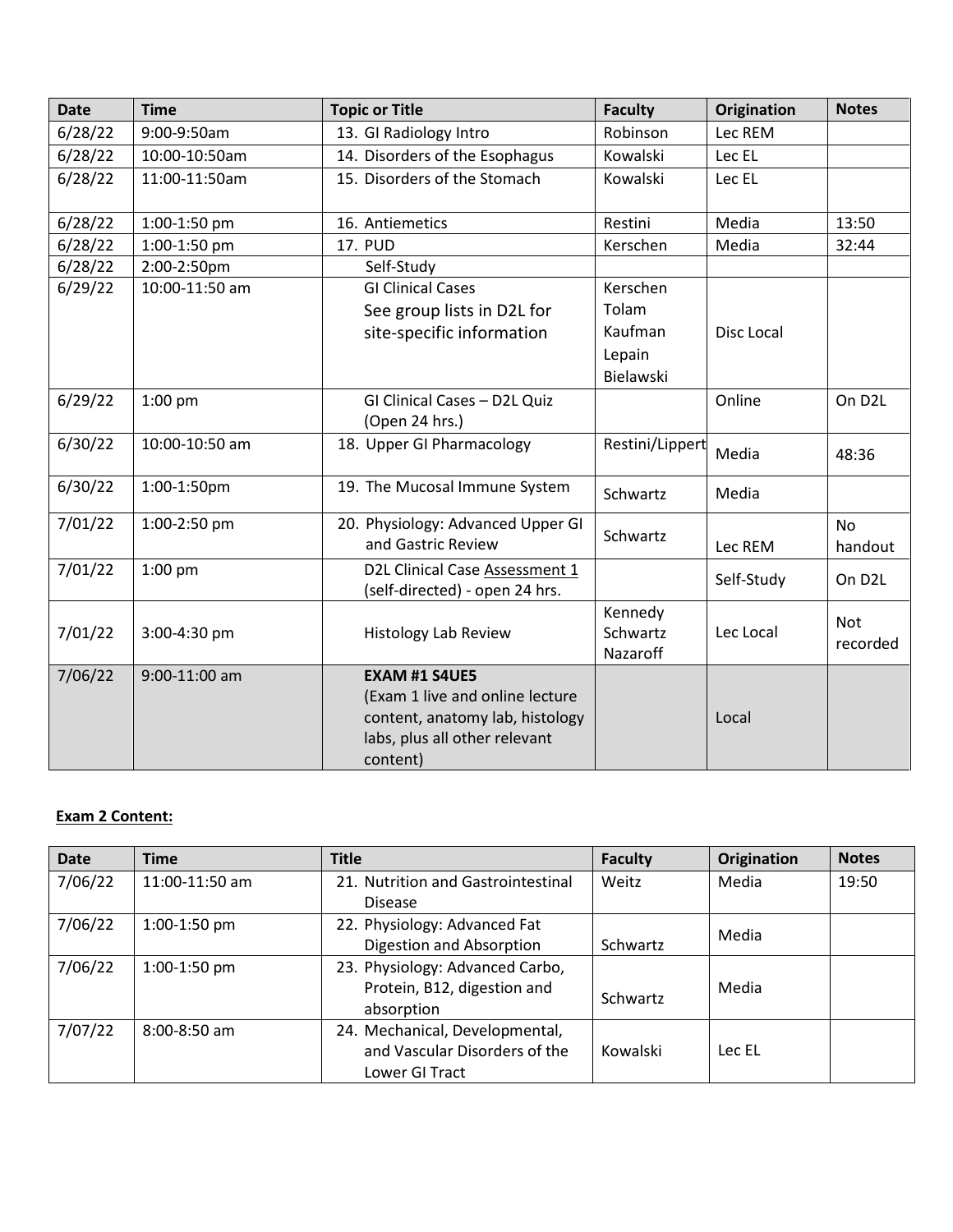| <b>Date</b> | <b>Time</b>     | <b>Title</b>                                                                                                | <b>Faculty</b>  | Origination | <b>Notes</b>        |
|-------------|-----------------|-------------------------------------------------------------------------------------------------------------|-----------------|-------------|---------------------|
| 7/07/22     | 9:00-9:50 am    | 25. Inflammatory and                                                                                        | Kowalski        | Lec EL      |                     |
|             |                 | Malabsorption Disorders of the<br>Lower GI Tract                                                            |                 |             |                     |
| 7/07/22     | 10:00-10:50 am  | 26. Infectious Disease of the Lower                                                                         |                 |             |                     |
|             |                 | <b>GI Tract</b>                                                                                             | Kowalski        | Lec EL      |                     |
| 7/07/22     | 11:00-11:50 am  | 27. Neoplasia of the Lower GI Tract                                                                         | Kowalski        | Lec EL      |                     |
| 7/07/22     | 2:00-2:50pm     | 28. Pharmacology GI Motility and<br>Secretions                                                              | Galligan        | Media       | 51:20               |
| 7/08/22     | 8:00-8:50 am    | 29. Disorders of Absorption                                                                                 | Kerschen        | Media       | 21:04               |
| 7/08/22     | 9:00-9:50 am    | 30. IBD                                                                                                     | Kerschen        | Media       | 41:53               |
| 7/08/22     | 10:00-10:50 am  | 31. Nutritional Considerations in<br><b>GI Disease and Bariatric</b><br>Surgery                             | Weitz           | Media       | 39:33               |
| 7/08/22     | 11:00-11:50 am  | 32. Small Bowel/Colon Radiology                                                                             | Robinson        | Lec REM     |                     |
| 7/08/22     | 1:00-1:50 pm    | 33. Bacterial GI Pathogens                                                                                  | Wilkins         | Media       | 40:13               |
| 7/08/22     | 2:00-2:50 pm    | 34. Foodborne Disease - Infectious<br>Causes of Diarrhea (Part A & B)                                       | Gulick          | Media       | 01:10:51            |
| 7/11/22     | 8:00-8:50 am    | 35. Clostridium Difficile                                                                                   | Gulick          | Media       | 43:10               |
| 7/11/22     | 9:00-9:50 am    | 36. Gastroenteritis Viruses                                                                                 | Rosenberg       | Media       | 19:47               |
| 7/11/22     | 10:00-10:50am   | 37. Parasites 1                                                                                             | Taylor          | Lec EL      |                     |
| 7/11/22     | 11:00am-11:50am | 38. Parasites 2                                                                                             | Taylor          | Lec EL      |                     |
| 7/13/22     | 8:00-8:50 am    | 39. Lower GI Pharmacology                                                                                   | Restini/Lippert | Lec REM     |                     |
| 7/13/22     | 9:00-9:50 am    | 40. GI Microbes                                                                                             | Schwartz        | Lec EL      |                     |
| 7/13/22     | 10:00-10:50am   | 41. Osteopathic Perspective on GI                                                                           | Gordon          | Lec REM     |                     |
| 7/13/22     | 11:00-11:50am   | 42. IBS                                                                                                     | Kerschen        | Media       | 30:59               |
| 7/14/22     | 10:00-10:50am   | <b>What Gastroenterologists</b><br>should know about managing<br>IBS on D2L > Required<br>Readings > Exam 2 |                 | Self-Study  | Online              |
| 7/14/22     | 1:00 pm         | D2L Clinical Case Assessment 2<br>(self-directed) - open 24 hrs.                                            |                 | Self-Study  | On D <sub>2</sub> L |
| 7/15/22     | 8:00-8:50 am    | 43. Colon Cancer                                                                                            | Kerschen        | Media       | 24:31               |
| 7/15/22     | 9:00-9:50 am    | 44. GI Surgery                                                                                              | Gudakunst       | Media       | 48:41               |
| 7/15/22     | 10:00-11:50 am  | 45. GI Microbiology Cases                                                                                   | Gulick          | Lec EL      |                     |
| 7/18/22     | 8:00-10:30 am   | <b>EXAM #2 S4UE6</b><br>(Exam 2 live and online lecture<br>content plus all other relevant<br>content)      |                 | Local       |                     |

## **Exam 3 Content:**

| <b>Date</b> | <b>Time</b>        | <b>Title</b>                   | <b>Faculty</b> | Origination | <b>Notes</b> |
|-------------|--------------------|--------------------------------|----------------|-------------|--------------|
| 7/18/22     | $11:00 - 11:50$ am | 46. Pancreas Disorders and     | Kowalski       | Media       | 50:14        |
|             |                    | <b>Hepatobiliary Neoplasia</b> |                |             |              |
| 7/18/22     | $1:00-1:50$ pm     | 47. Hepatobiliary Disorders I  | Kowalski       | Media       | 50:53        |
| 7/18/22     | $2:00-2:50$ pm     | 48. Hepatobiliary Disorders II | Kowalski       | Media       | 51:04        |